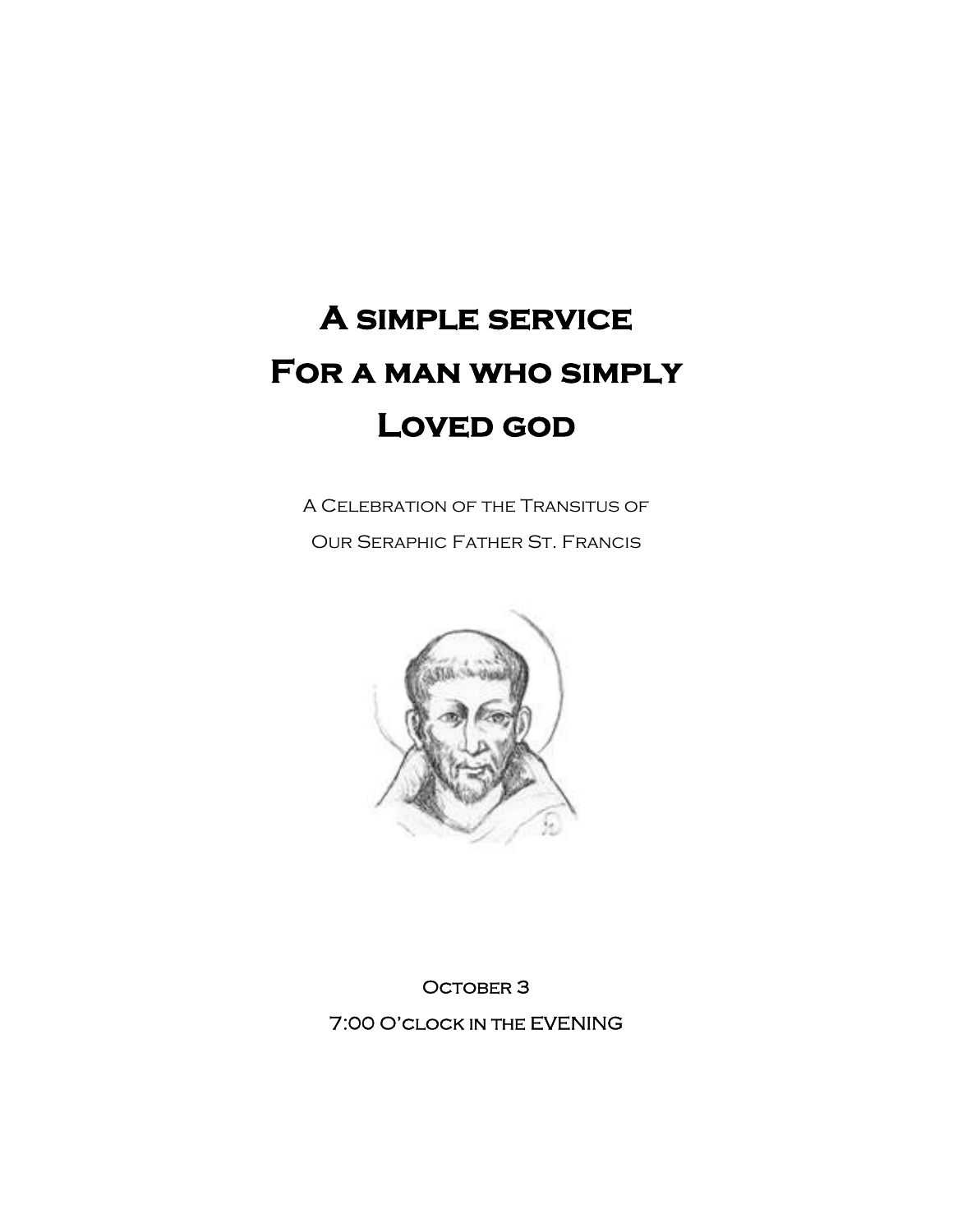#### **NOTES**

*Place the San Damiano Cross in the front of the altar along with the St. Francis statue and the Easter candle (unlit) and a votive candle lit.*

*Prior to the start of the Transitus, the Church should be dimmed.*

*A table with numerous lighted votive candles will be place in the middle aisle, half way to the altar.*

*Four "ushers" should be located at the main entrances to welcome and distribute worship aids to all those attending.*

#### Prologue - *Poor Clare?*

*At 6:55 pm, just prior to the start of the Transitus, An appointed person should read the following prologue form the large pulpit.* 

At sunset on October  $3^{rd}$  when Francis of Assisi lay dying, he no doubt reflected on the beauty, the joy and the suffering he experienced throughout his life. The early Franciscan writings tell us that his conversion to gospel living was spurred on by the call of the crucifix of San Damiano to rebuild God's house, much in need of repair and the breath of new life.

Francis himself would describe his pivotal moment of conversion as the embrace of the sore-covered leper. The kiss that Francis gave this suffering member of the body of Christ would forever turn what was once repulsive for Francis into sweetness and joy.

When Francis of Assisi entered into eternal life, his successor as leader of the friars, Brother Elias, would proclaim to the friars that the very light had gone from their eyes, even as he recounted the awesome mystery of the wounds of Jesus imprinted in Francis' flesh.

The beauty, the joy, and even the suffering of the call to gospel conversion continue in the vocations of all those who have been inspired by Francis of Assisi's radical love of Jesus Christ and the Good News. Tonight Franciscans throughout the world commemorate the death, the *transitus*, the passing of Francis into eternity. But we do not do so because the light has gone from our eyes; we do so because the light continues to shine. It continues to shine in the hearts of all those who hear the call of the Good News to serve those who call out for the embrace of the compassion, the mercy and the love of Jesus Christ.

Please rise as our prayers rise to the Heavens!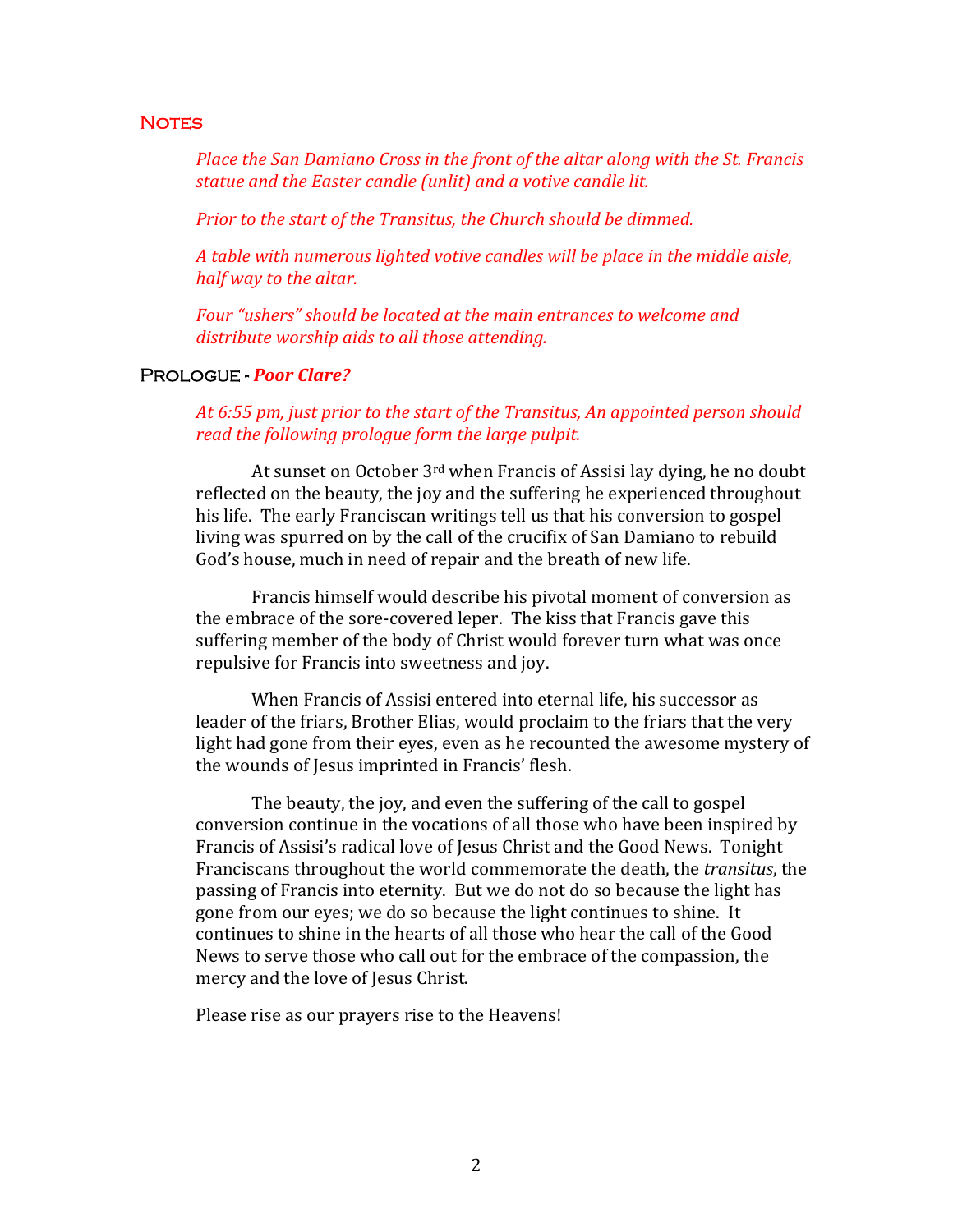#### Procession: T*he presider and readers process down the main aisle. All take their place in the sanctuary.*

#### INTRODUCTORY RITES BY THE PRESIDER:

Let us pray: Loving God and Lord of all life, we assemble in faith and thanksgiving. We believe in the power of your call to Gospel conversion and the summons to rebuild your house. As we remember the birth into eternal life of our Seraphic Father Francis, help us die to ourselves and so live for you. Let the mystery of the cross and resurrection, with its promise of life eternal, so inflame us with love as to free us to pour out our lives in loving service to all. We ask this through Christ our Lord.

#### Reading from the Death of St. Francis *4 SFO Readers*

### *The Second Life of St. Francis by Thomas of Celano Ch. CLXII*

#### ALL SIT, Readers 1 & 2 and 3 & 4 to go from their seats to the lectern one by one.

**Reader 1:** At a human's end, says the wise man, comes the disclosing of his works, and we see this gloriously fulfilled in this saint. Running eagerly on the road of God's commandments, he scaled the steps of all the virtues until he reached the very summit. Like a malleable metal, he was brought to perfection under the hammering blows of many tribulations, and saw the end of all perfection. Then his wonderful work shown all the brighter, and it flared out in the judgment of truth that everything he lived was divine. He trampled on the allure of mortal life and escaped free into the heights. For he considered it dishonor to live for the world, loved his own to the very end, and welcomed Death singing. When he approached his final days—when light eternal was replacing the limited light that had been removed—he showed by his example of virtue that he had nothing in common with the world.

**Reader 2:** As he was wasted by that grave illness which ended all his sufferings, he has himself placed naked on the naked ground, so that in that final hour, when the Enemy could still rage, he might wrestle naked with the naked. The fearless man awaited triumph and, with hands joined, held the crown of justice. Placed on the ground and stripped of his sackcloth garment, he lifted up his face to heaven as usual, and, totally intent upon that glory, he covered the wound on his right side with his left hand, so that no one would see it. Then he said to his brothers: "I have done what is mine; may Christ teach you what is yours!"

**Reader 3:** Seeing this, his sons wept streams of tears, drawing sighs from deep within, overwhelmed by sorrow and compassion. Meanwhile, as their sobs somewhat subsided, his guardian, who by divine inspiration better understood the saint's wish, quickly got up, took the tunic, underwear and sackcloth hood, and said to the father: "I command you under holy obedience to acknowledge that I am lending you this tunic, underwear and hood. And so that you know that they in no way belong to you, I take away all your authority to give them to anyone." The saint rejoiced, and his heart leaped for joy seeing that he had kept faith until the end with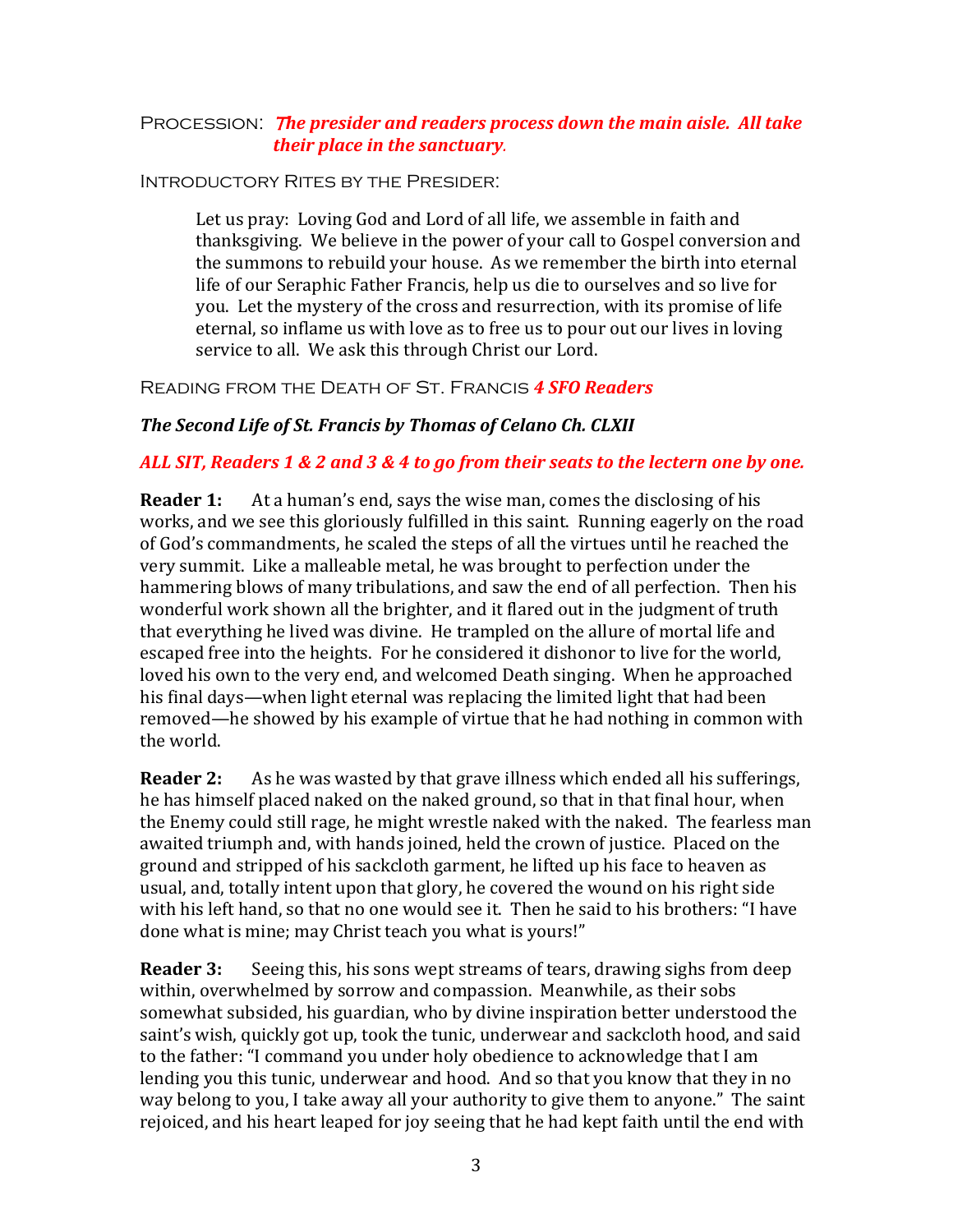Lady Poverty. For he had done all this out of zeal for poverty, not wanting to have at the end even a habit of his own, but one borrowed from another. He had been wearing a sackcloth cap on his head to cover the scars he had received in the treatment of his eyes; what he really needed for this was a smooth cap of the softest and most expensive wool.

**Reader 4:** After this the saint raised his hands to heaven and glorified his Christ; free now from all things, he was going to him free. But in order to show himself in all things a true imitator of Christ, his God, he loved to the very end the brothers and sons he had loved from the beginning. He had them call to him all the brothers present there, and, comforting them about his death with words of consolation, he exhorted them to the love of God with fatherly affection. He spoke at length about patience, about preserving poverty, and about placing the Holy Gospel ahead of all other observances.

**Reader 1:** As all the brothers sat around him he stretched out his right hand over them and, beginning with his vicar, he placed it on each of their heads saying: "Good bye, my sons, live in the fear of the Lord and remain in it always! A great trial and tribulation is at hand! Happy are they who will persevere in the things they have begun! I am hurrying to God, to whose grace I commend all of you!

He then blessed in those who were there, all the other brothers who were living anywhere in the world, and those who were to come after them unto the end of all ages. Let no one claim this blessing as his own for he pronounced it for those absent through those present.

**Reader 2:** As the brothers shed bitter tears and wept inconsolably, the holy father had bread brought to him. He blessed and broke it, and gave each of them a piece to eat. He also ordered a Book of the Gospels to be brought and asked that the Gospel according to Saint John be read to him starting from the place which begins…. 

## The Gospel (*John 13: 1‐15)* **before the feast of Passover….** *(Proclaimed by the Presider from the pulpit)*

**Reader 3:** He was remembering that most sacred Supper, the last one the Lord celebrated with his disciples. In reverent memory of this, to show his brothers how much he loved them, he did all of this.

The few days that remained to him before his passing he spent in praise of God, teaching his beloved companions how to praise Christ with him. As best he could, he broke out in psalm.

**Reader 4:** He also invited all creatures to the praise of God, and exhorted them to love by some words which he had composed earlier. Even death itself, terrible and hateful to everyone, he exhorted to praise, and going to meet her joyfully, invited her to be his guest, saying: "Welcome, my Sister Death!" And to the doctor he said: "Be bold, Brother Doctor, foretell death is near; for to me she will be the gate of Life!" But to the brothers he said: "When you see I have come to my end put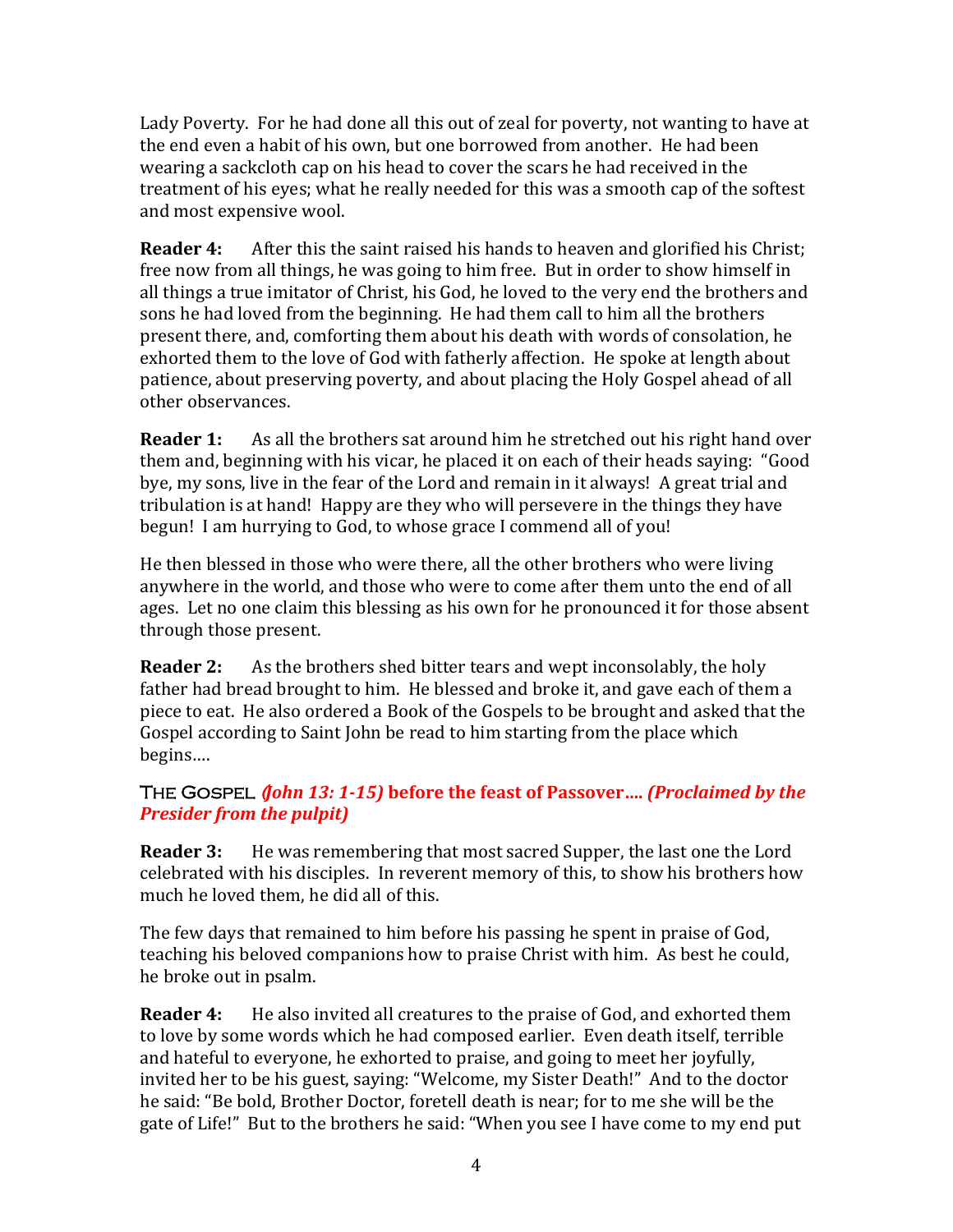me out naked on the ground as you saw me naked the day before yesterday, and once I am dead, allow me to lie there for as long as it takes to walk a leisurely mile." The hour came. All the mysteries of Christ were fulfilled in him, and Francis happily flew off to God.

#### *Presider extinguishes the votive candle next to St. Francis and then lights the Easter Candle.*

Homily: *by the Presider*

Litany of Franciscan saints: *the presider introduces the litany as usual. As the litany continues, the congregation comes forward one by one with lit candles to place around St. Francis.*

### Prayers of the faithful: *OFM Conventual?*

**Presider:** The call to rebuild God's house and embrace the leper continues in service to God's people, in ministries both new and old. We pray now that the light of Christ will continue to inspire compassionate service to God's people.

**Lector**: For Pope Benedict the 16<sup>th</sup>, all our Bishops and Priests, Brother Friars and Nuns, Sisters and Seculars, may we always follow the calling of the Lord to rebuild His house, the Church…let us pray to the Lord…Lord, hear our prayer.

For the Church, may she expose and untangle the errors of this age and always seek God's truth... let us pray to the Lord...Lord, hear our prayer.

For those who come to us seeking reconciliation, may we always be instruments of Your peace... let us pray to the Lord...Lord, hear our prayer.

For those who come to us seeking relief from their sufferings, either bodily or spiritually, let us always ease their pain and feed their souls... let us pray to the Lord...Lord, hear our prayer.

For those who exist on the margins of life, let us help them to gain dignity through prayer; food and shelter by help with resources; and love by personal contact and relationships... let us pray to the Lord...Lord, hear our prayer.

For the young who seek a life filled with the love of God, let us share the gifts of our Franciscan charism and journey with them to knowing Christ... let us pray to the Lord...Lord, hear our prayer.

For those whose physical pain leads them to despair and for those whose illnesses are channels of your love, may we always be there to bring them hope... let us pray to the Lord...Lord, hear our prayer.

For those who have died, like Francis and Clare before us, may we all joyfully meet Sister Death, knowing that the Lord awaits us... let us pray to the Lord...Lord, hear our prayer.

# **OUR FATHER**